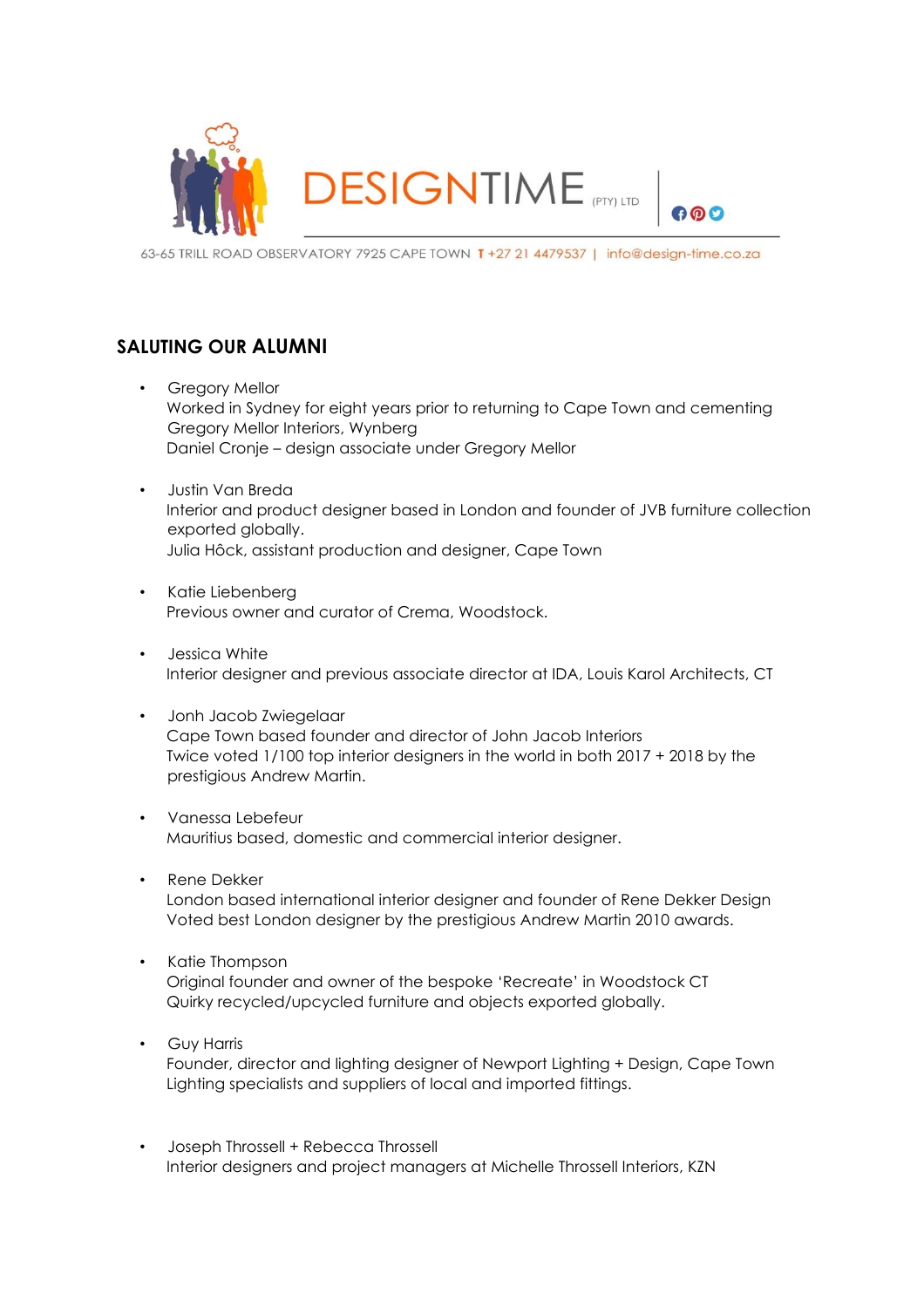Claire Armstrong – interior designer and project manager at Michelle Throssell Interiors.

- Lisa Millbacher Bathroom specialist and director of Bespoke Bathrooms in Cape Town.
- Pauline Mutlow Founder of the bespoke store, 'lim' on Kloof Street, Cape Town Product and interior designer and importer of Objects d'Art.
- Dani Leroy Founder and director of Moonbasket, Cape Town - product designer and manufacturer.
- Michelle Petrie Founder and director of Abode – quirky furniture and accessory store in Woodstock, Cape Town.
- Nico Bornman Former graduate who went on to study architecture at UCT and mastered at AAA, presently working and residing in Hong Kong.
- Ruth Kirschmann Calitz Graduate and architect working in Cape Town.
- Anja Wiehl Interior designer and spatial planner working up the Garden Route, South Africa.
- Marco Simal Co-founder and collaborator of the Tiny Empire, Cape Town. Marco studied product design in Milan post Design Time and has curated brand identities and associated products; VidaE, &Union.
- Klaudia Wiexelbaumer Interior designer based in Cape Town. Her work portfolio showcases clients in Zimbabwe, Cape Grace Hotel, London, etc.
- Cara Siegers Interior and product designer – associate director at Inhouse Design, JHB.
- Lisel Crafford Interior design and director at 'konsep', Cape Town
- Megan Hesse Co-founder of Anatomy and HK Studio – JHB + CT They specialise in furniture/product design + domestic and commercial interiors.
- Olivia Train Parsons School in NYC accepted Olivia for a post-graduate course after graduating in 2010.
- Emmanuelle Sebbilet Global interior designer based in Tuscany, Italy.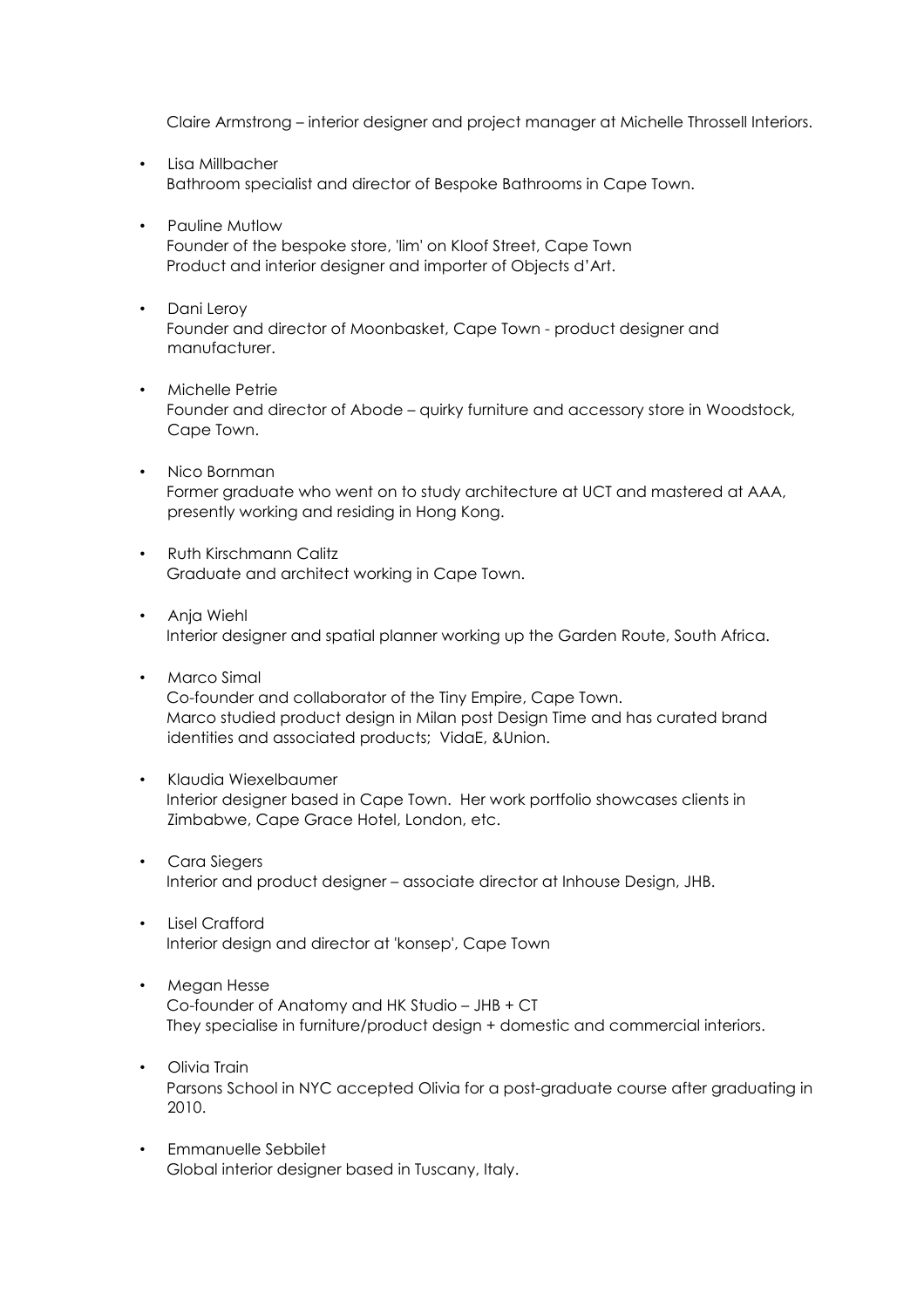- Giorgia Mittön, Madisun King, Kimberley Schooling, Kelly-Skye Fischer, Alexandra Klein, Armand Barnard, Nicola Dicey, Melinda Pieterse Junior interior designers at ARRCC/ia + id, Cape Town.
- Amy King Associate at ARRCC/id, Cape Town
- Jade Piers + Luka Parkin OKHA, Cape Town Interior designers + Project Managers
- Tanisha Neill A previous interior designer at ARRCC/OHKA and then jumped at the chance to study product design in Madrid before returning to CT as an invited Emerging Creative/Design Indaba. Tanisha founded Nish Design in 2020
- Adele Shadwell Previous national retail designer and project manager at Truworths, Cape Town. Post graduate, Sustainable Environmental Design in Architecture from the University of Liverpool , 2020
- Gareth Lee Founder of G. Lee Interior Design and prior drawing office manager and designer at Pierre Cronje for 5 years, CT
- Joanne Pieters Interior designer/decorator based in Knysna, S.A.
- Gina Munro Interior design specialist in Dubai for 10 years prior to opening her studio, studiomunro, in Cape Town in 2019
- Michele Jennings Co-founder of director of Insite Design, Interior design specialists based in Cape Town
- Nikki Barlow Interior designer/decorator based in Kenya specialising in safari camps and lodge interiors in North Africa
- Bielle Bellingham Previous editor of Elle Decoration South Africa and product designer/curator extraordinaire Reimagined Decorex Expo 2022, CT/JHB
- Nicola Orpen Co-founder of Bone Interior Design Studio and Marrow Studio specialising in product design and manufacture. Gillian Deneys, senior interior designer
- Lianel de Jongh Product/interior designer and founder of Acre Studio in JHB